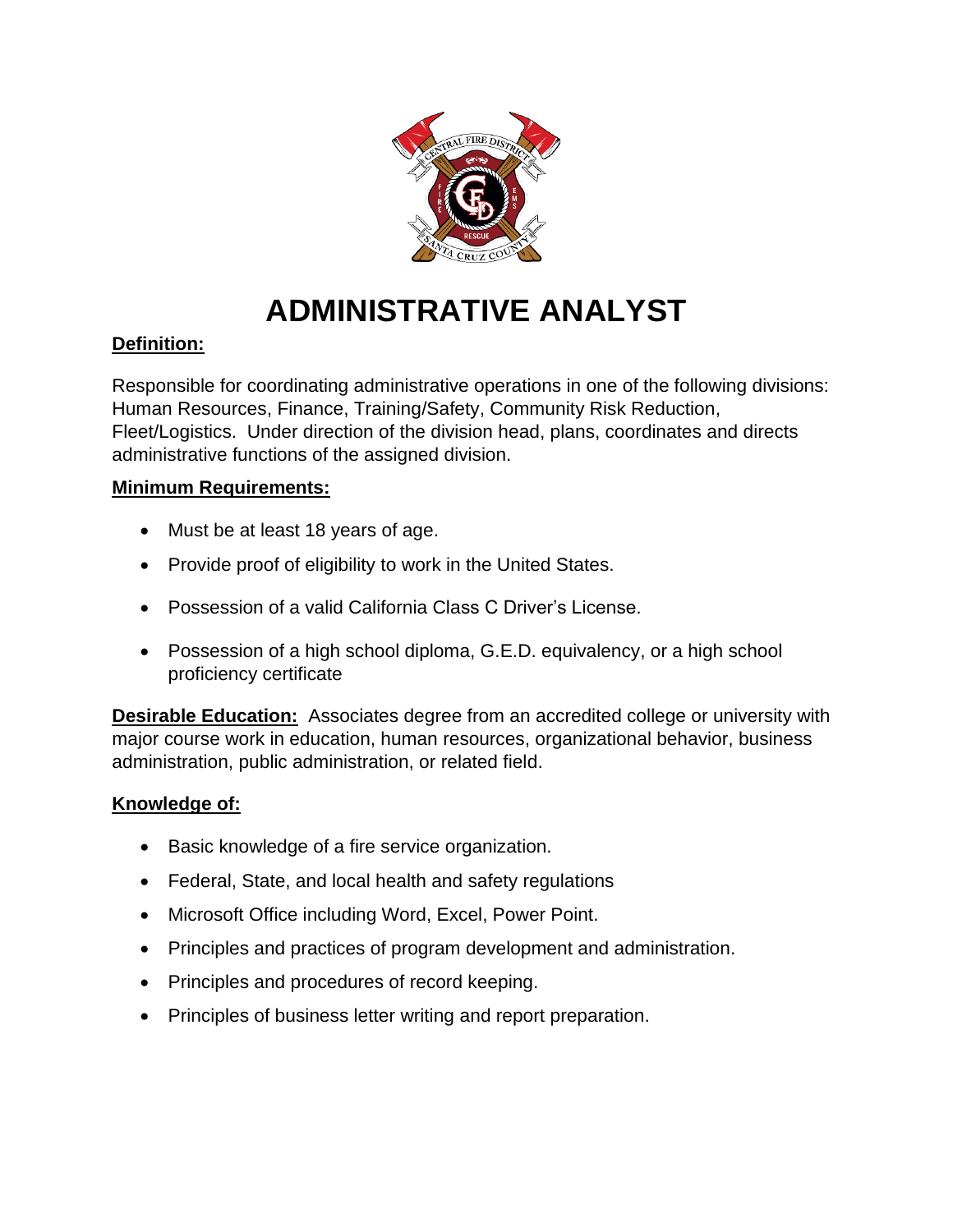## **Ability to:**

- Operate and demonstrate the use of audio-visual equipment for training purposes.
- Perform risk and gap analysis and prescribe learning interventions.
- Supervise and provide direction to administrative support staff.
- Operate and use modern office equipment, including computers and supporting word processing and spreadsheet applications.
- Communicate clearly and concisely, both orally and in writing.
- Establish and maintain effective working relationships.

#### **Special Requirement:**

Depending upon assignment, may be required to attend division specific classes and/or possess one or more licenses or certifications related to the specific technical discipline.

#### **Typical Duties:**

- Acts as liaison for the division to which assigned with other District divisions, staff, Board Directors, and the public; requests and provides information regarding program rules, regulations and activities.
- Compiles figures for the preparation of the division's budget; makes standard projections for various costs; researches capital improvement costs; inputs data and produces draft and final budget documents.
- Refer to job duties for the particular specialty (below).

## **Training/Safety Analyst Job Duties**

- Coordinates, develops, and implements training programs and courses in management, leadership, supervision, quality improvement, team building, safety, and operational readiness; evaluates effectiveness of training and development programs and uses relevant evaluation data to revise or recommend changes in instructional objectives and methods.
- Researches, plans, schedules, evaluates, and recommends internal training programs to support organization goals.
- Assesses, identifies, and evaluates training needs in the organization; identifies and prioritizes high-risk and federal, state, regional, and local compliance training needs.
- Coordinates with Training Officers from outside agencies to develop and maintain county-wide standardized training.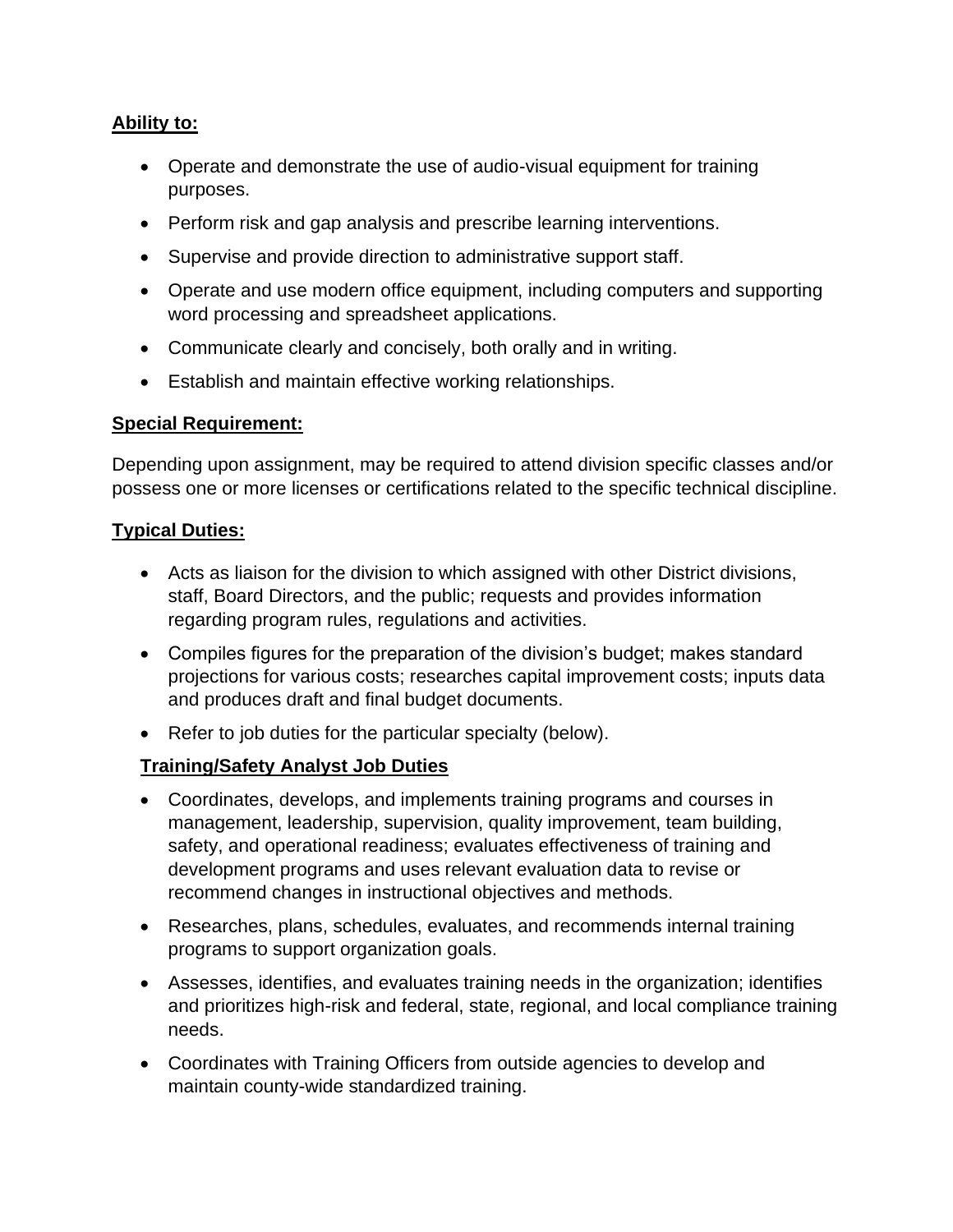- Prepares the annual training calendar and rotational block training schedules. Works with training cadre to develop skill-specific training for each block.
- Develops, generates, and maintains instructional materials through a variety of multimedia software.
- Ensures department compliance with related agency policies and local, state, and federal regulations.
- Serves as the administrator for the department's training/learning information system.
- Implements systems to track employee training.
- Serves as a member of the Safety Committee.
- Other administrative duties, as required.

# **Community Risk Reduction Analyst Job Duties**

- Applies specific codes, rules, and regulations related to code enforcement and building inspection.
- Receives plans and related documents for review, ensures that the applications and sets of plans are complete and contain the required information; ensures that the contractors possess appropriate insurance and bonding documentation.
- Reviews, verifies the accuracy and completeness of information in accordance with code and local ordinances; assists applicant in completing the permit application process.
- Calculates all related fees, collects funds, and issues receipts.
- Maintains accurate records of inspections made and other related business; prepares reports for review and/or action by other interested individuals or agencies; issues permits.
- Develops and prepares manuals, letters, publications, and other Division **literature**
- Handles telephone calls in regards to Fire Prevention/CRR activities. This includes answering basic questions about Fire Prevention and Public Education.
- Manages the Fire District's weed abatement program.
- Provides information regarding development, permit requirements, building inspection and related processes.
- Performs other related duties and responsibilities as assigned.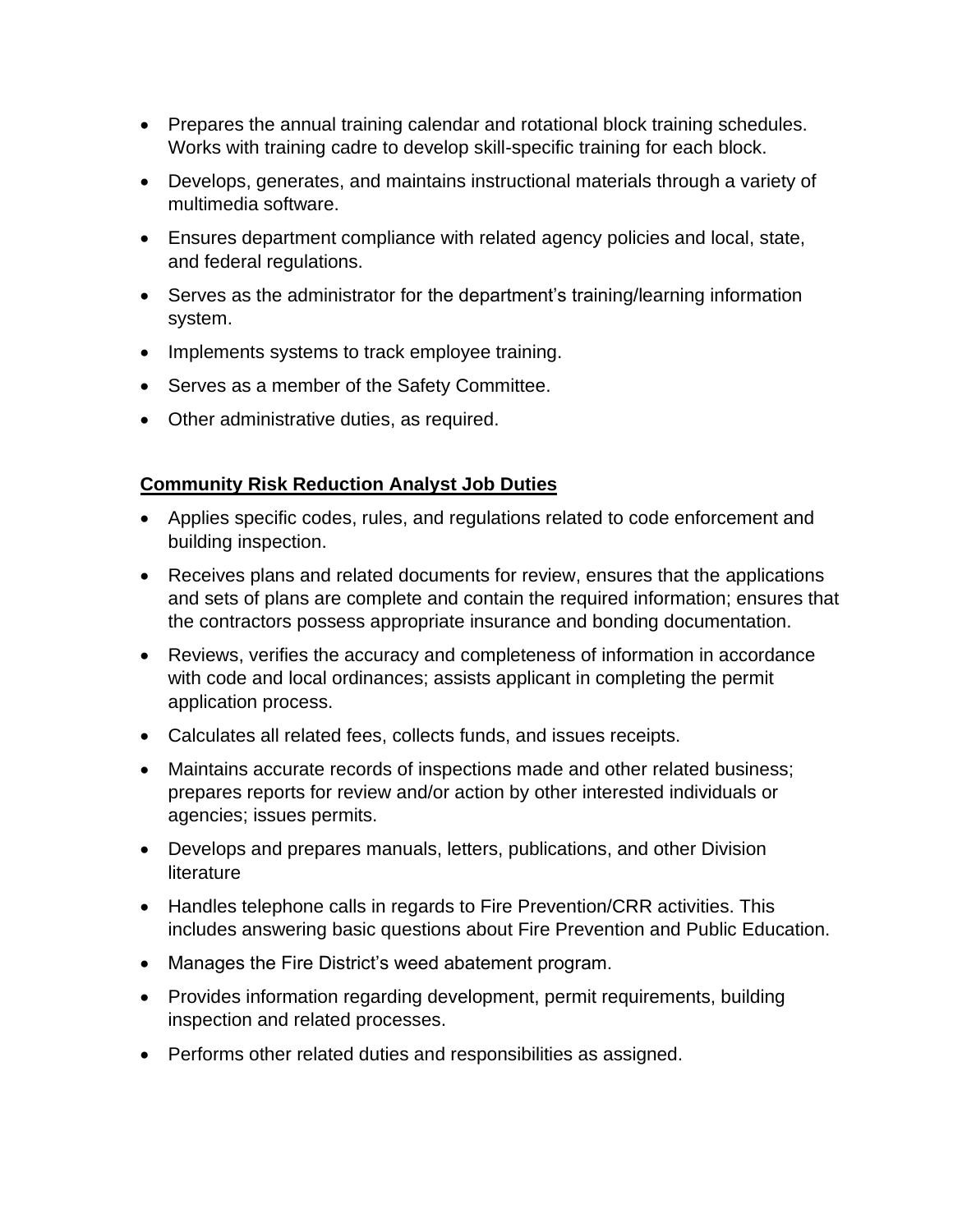## **Finance Analyst Job Duties**

- Processes accounts payable; reviews purchases to ensure compliance with the District's purchasing policy and appropriate authorization.
- Ensures that funds are budgeted and available and prepares documentation for payment.
- Participates in the preparation of the District's budget; reviews and ensures the accuracy of budget documents; reviews past expenditure trends and discusses future needs with managers.
- Administers training and provides oversight of the District Cal Card Program; tracks charges, reconcile statements, makes changes to cardholder status and verify balances are paid in full.
- Ensures the accurate posting, recording, balancing, adjusting and reconciling of figures, data or transactions.
- Compiles, organizes and prepares a variety of complex reports dealing with fiscal transactions including purchase orders, accounts payable and accounts receivable.
- Uses computerized and/or manual systems to enter, retrieve and perform basic analysis of data.
- Reconciles District accounts with Santa Cruz County Auditor's Office accounts; prepares periodic and mandated special reports, including claims to Federal and State agencies.
- Identifies and locates fiscal information for agency financial studies.
- Records financial transactions consisting of encumbrances for purchases, employee benefit expenses; prepares postings of changes and corrections to budgets accounts; provides information to Program Managers accounts and available funds.
- Prepares invoices for retiree benefits; tracks for timely payments.
- Performs related duties as assigned.

## **Fleet/Logistics Analyst Job Duties**

- Ensures compliance with federal, state, and local regulations.
- Assist in development of division budget; review expenditures and prepare documentation for payment.
- Develop and oversee fleet records management for all apparatus and vehicles serviced from internal and external agencies.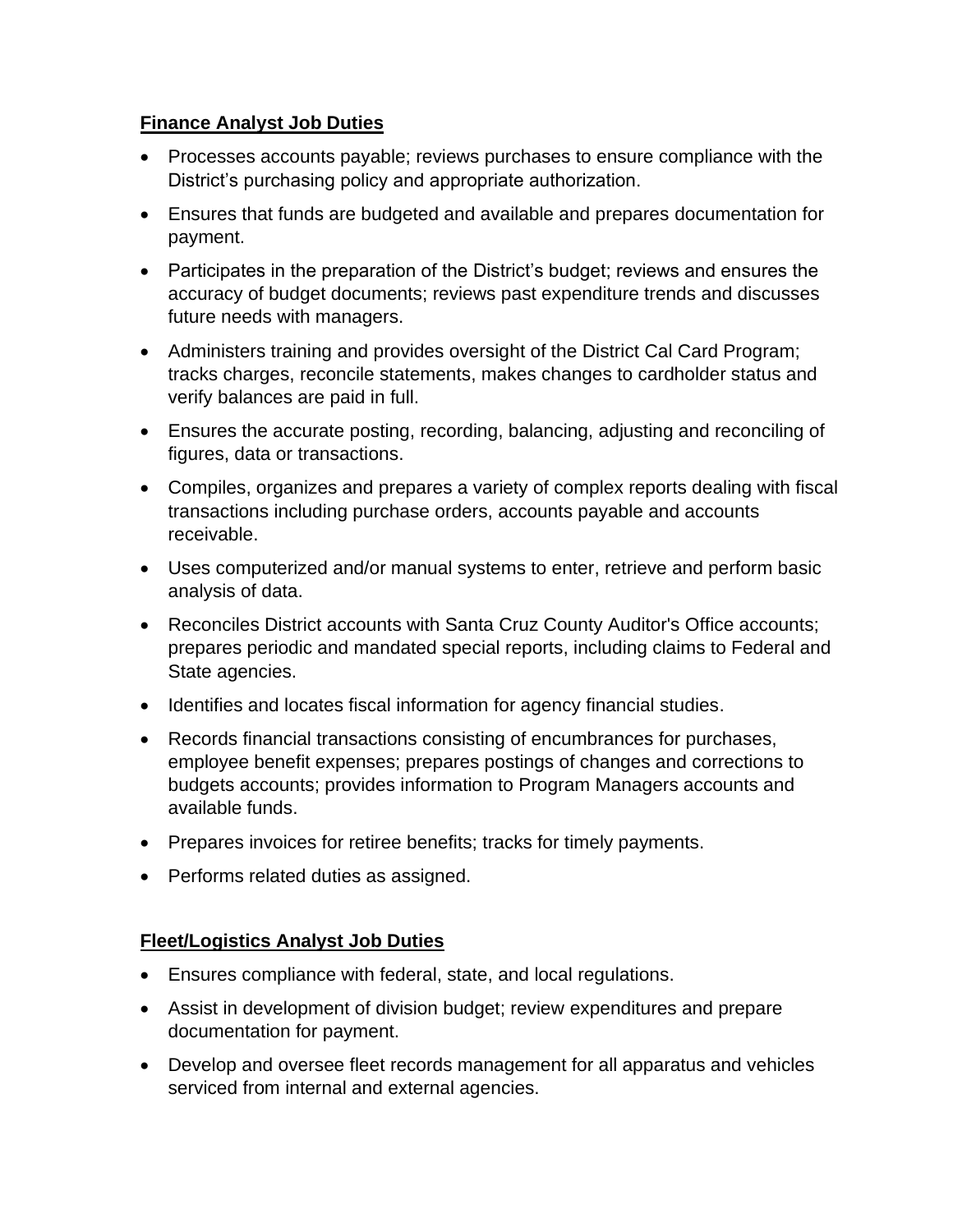- Compiles, organizes, and prepares a variety of complex annual, monthly, and quarterly reports for use by the Division Chief, Fire Chief, and Board of Directors
- Generate on-demand reports for outside agencies.
- Coordinates repair scheduling for District and outside agencies
- Coordinate with fleet staff for supply and parts orders
- Compile data provided by fleet staff in order to ensure accurate invoicing.
- Initiate, update and maintain records management.
- Facilitate contact and scheduling with vendors for repairs and upkeep on fleet building and shop equipment.
- Ensure all code reader and other diagnostic equipment licenses are updated as needed.
- Schedules and coordinates amnual inspections of above ground fuel tanks and generators.
- Compiles date regarding fuel usage for the State of California.
- Complies generator and air compressor data for CalOSHA and State of California.
- Performs other related duties and responsibilities as assigned.

## **Human Resources Analyst Job Duties**

- Administer entire payroll process. Review, prepare and process time records for all employees of the district; audit, verify and distribute paychecks; maintain, compute and monitor pay levels for all employees including pay differentials, step increase, cost of living adjustments, overtime and any adjustments to pay. Prepare and maintain district salary and wage information.
- Receive and respond to inquiries regarding payroll, taxes, payroll related retirement and post-retirement reporting; payroll related benefits, deductions and calculations; research and resolve concerns within a timely matter.
- Complete wage verifications for workers' compensation and unemployment claims, loans, withholding orders, and long-term disability.
- Manage and maintain all payroll records including personnel action forms, deductions and withholdings, and retroactive payments.
- Maintain and update payroll and payroll related benefit budgeting system to assist with budget forecasting and analysis and interface with management and staff.